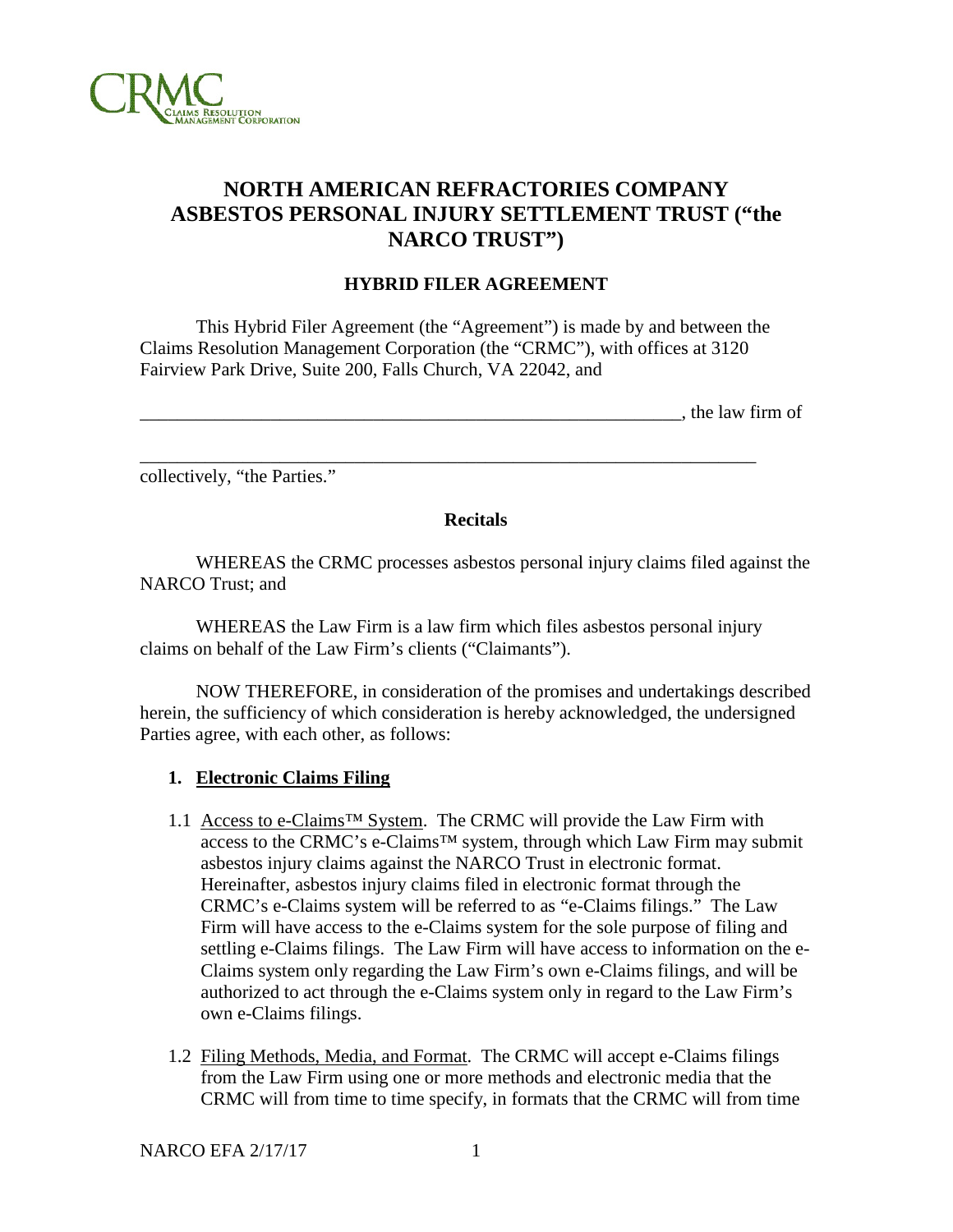to time specify. The methods, media, and formats which the CRMC will specify will be among those then in general use among businesses transferring information electronically.

1.3 Proprietary System. The Law Firm acknowledges that the e-Claims software system, including all enhancements thereto and all screens and formats used in connection therewith, are the exclusive proprietary property of the CRMC, and the Law Firm shall not publish, disclose, display, provide access to or otherwise make available any CRMC e-Claims software or products thereof, or any screens, formats, reports or printouts used, provided, produced from or in connection therewith, to any person or entity other than an employee or principal of the Law Firm, without the prior written consent of the CRMC, with the exception that the Law Firm may publish, disclose, display, provide access to or otherwise make available to a Claimant represented by the Law Firm any screens, reports or printouts which contain information relating solely to that Claimant's claim.

# **2. Technical Capabilities**

- 2.1 Compatible Equipment. In order to file claims through the CRMC's e-Claims system, the Law Firm will provide its own compatible computer equipment that meets technical standards that the CRMC will from time to time announce. The standards that the CRMC will set for this purpose will be among those then in general use among businesses transferring information electronically.
- 2.2 Technical Assistance. The CRMC will provide the Law Firm with the technical assistance reasonably necessary related to filing and processing claims on the e-Claims system.
- 2.3 Message Board. The CRMC will provide the Law Firm access to an electronic message board through the CRMC's web site. The CRMC will use the message board to notify the Law Firm of changes in the status of Law Firm's e-Claims filings, without additional written or oral notice. Through the message board, the Law Firm will at any time be able to check the status of each of the Law Firm's claims.
- 2.4 Reports. The CRMC will make available to the Law Firm through the CRMC's web site the ability to download specified data and to generate reports summarizing information regarding the Law Firm's e-Claims filings.
- 2.5 Continuous Access. The CRMC will make the e-Claims system available to the Law Firm around the clock, seven days per week, with the exception that availability may be interrupted at any time as a result of system failure or when necessary for system upgrades, adjustments, maintenance or other operational considerations. When reasonably possible, the CRMC will notify the Law Firm in advance of any foreseen interruption of availability, and at all times the CRMC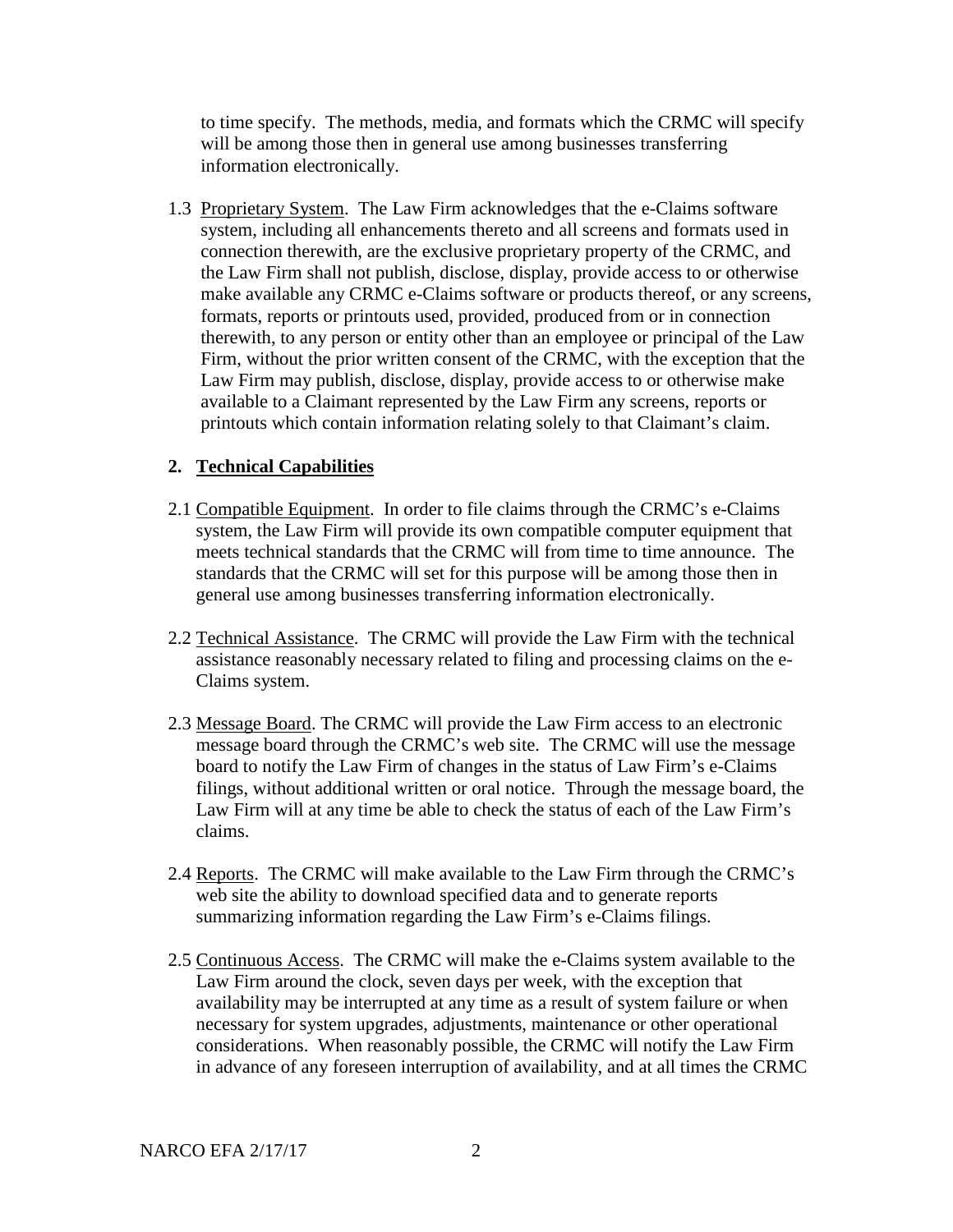will use its best efforts to minimize the length and frequency of interruptions in e-Claims system availability.

2.6 Security. The CRMC will maintain physical, electronic, and procedural safeguards that will protect the information the Law Firm transmits through e-Claims. The CRMC will not disclose non-public personally identifiable information about its Law Firm's Claimants to unauthorized persons, and the CRMC will restrict access to such information to authorized individuals who need to know this information for purposes relating to the processing and settlement of asbestos personal injury claims. However, notwithstanding the foregoing, information inputted into e-Claims prior to or after a claim is formally submitted should not be considered confidential work product. Any information Law Firm enters is stored in a manner that is accessible to (i) representatives of the NARCO Trust and (ii) Honeywell Corporation, in each case, including their employees, personnel, contractors, and representatives.

# **3. User Identification, Training, and Certification**

- 3.1 User Administrator. The Law Firm's access to the e-Claims system will be managed by one or more individuals under the Law Firm's employ, management or control whom the Law Firm identifies to serve as a User Administrator (the "User Administrator") on the Law Firm's behalf. The User Administrator need not be an attorney. The User Administrator will be permitted to identify additional individuals under the Law Firm's employ, management or control as authorized to access the e-Claims system on the Law Firm's behalf ("Law Firm Users"). Some Law Firm Users will be limited in the functions they can perform on the e-Claims system. The User Administrator will have the power to designate the level of authority each of the Law Firm's other Law Firm Users will have on the e-Claims system. The Law Firm shall remain responsible for oversight and supervision of the persons authorized to access the e-Claims system, and the Law Firm will at all times remain responsible for the accuracy of the information submitted through the e-Claims system and for the violation of any provision of this Agreement by the Law Firm Users.
- 3.2 Limited Access. The CRMC will assign a unique e-Claims password to each User Administrator identified by the Law Firm and to each other Law Firm User identified by a Law Firm's User Administrator. The CRMC will provide access to its e-Claims system only upon entry of an e-Claims password. The CRMC may deny access to its e-Claims system following failed log-ins. Individuals with access to e-Claims may not share their passwords with others, and the Law Firm will not permit any individual to use a CRMC e-Claims password that is not assigned to that individual. The CRMC will limit each user's access to the e-Claims system to correspond to the level of authority specified by the Law Firm's User Administrator.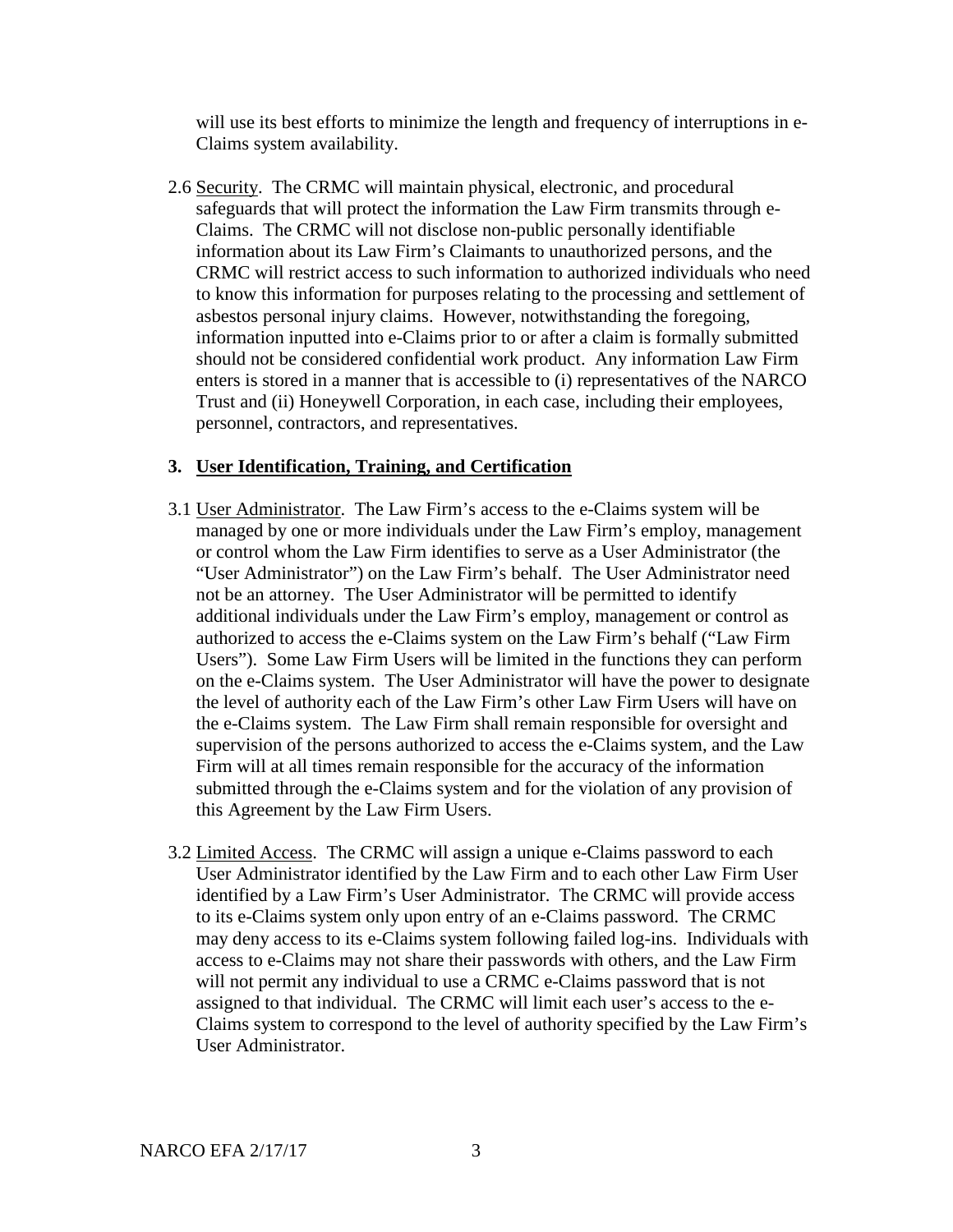- 3.3 Notice of Changes. The Law Firm will be required to deliver to CRMC a User Administrator Letter executed by a partner or principal of the Law Firm with authority to bind the Law Firm in order to make any changes regarding the identity of the individual(s) the Law Firm has chosen to serve as User Administrator. CRMC will revoke the prior User Administrator's access to the e-Claims system upon receipt of a properly executed User Administrator Letter. The User Administrator will notify the CRMC of any change in the authority of any of the Law Firm Users to access the e-Claims system on the Law Firm's behalf, and of any material change in the status of the Law Firm.
- 3.4 Reliance on Law Firm Communications. The CRMC and the NARCO Trust are entitled to rely on communications and instructions received from persons using e-Claims passwords assigned to the Law Firm and purporting to act on behalf of the Law Firm and, except if the CRMC or the NARCO Trust has acted with gross negligence, will not be held liable for such reliance.

# **4. Rules and Procedures**

- 4.1 Adherence to Rules. The Law Firm will make e-Claims filings and will otherwise use the e-Claims system in conformance with the rules and procedures which the CRMC will communicate and which the CRMC will post on its web site. The CRMC may update its rules and procedures from time to time, with adequate notice to the Law Firm through the Message Board and/or through postings on the CRMC web site and/or through e-mail messages.
- 4.2 Payment Criteria Unchanged. The CRMC processes and settles asbestos injury claims pursuant to criteria specified by the NARCO Trust, which may change from time to time. This Agreement is not intended to alter and does not supersede the claim payment criteria of the NARCO Asbestos Trust Distribution Procedures (the "TDP").

#### **5. Claim Information**

5.1 Law Firm Certification. The Law Firm hereby represents, and in connection with the submission of any claim shall certify, that it is authorized by the Claimant to submit a claim, and that the information and materials with respect to a claim filed through the e-Claims system with the NARCO Trust, submitted previously or in the future, including any supplemental documentation or information, changes and corrections are and will be submitted pursuant to and subject to the provisions of Rule 11 of the Federal Rules of Civil Procedure. In addition, by submitting a claim through the e-Claims system, the Law Firm certifies and warrants that if the claim is filed on behalf of the injured party and/or the injured party's estate, the person filing the claim is authorized by law to file the claim on behalf of the injured party, the injured party's heirs, representatives, successors, assigns and estate.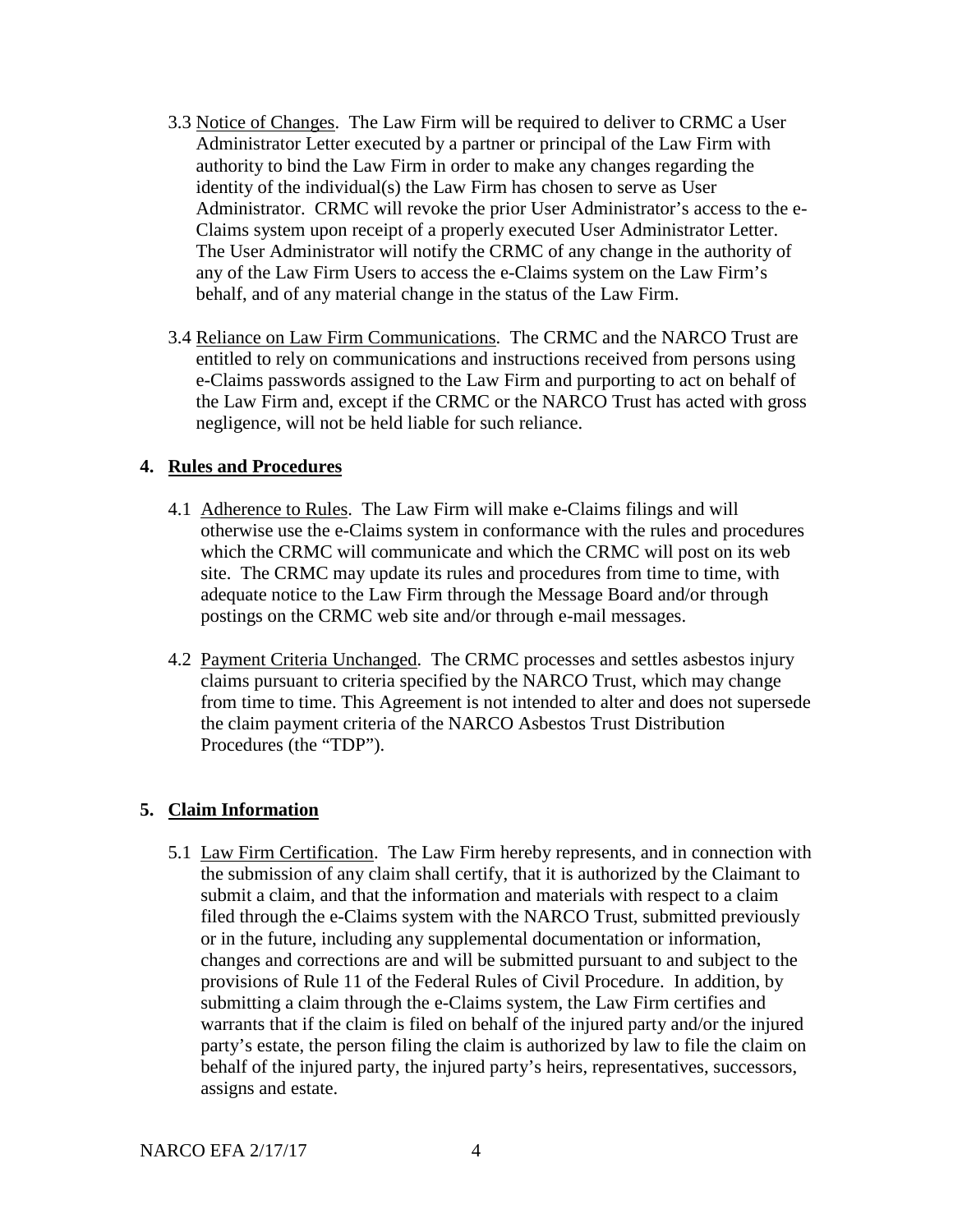5.2 Bulk Data Transmissions. With respect to each Law Firm User that is permitted to file multiple claims by bulk upload (i.e. SimpleBatch or Web Services) or utilizing the e-Claims system (collectively, "Bulk Data Transmission"), the Law Firm hereby acknowledges and agrees that each time a claim is filed by Bulk Data Transmission, the Law Firm reaffirms the representations and warranties set forth in Section 5.1 as provided therein.

#### **6. Settlement Offer, Acceptance, and Payment**

- 6.1 Settlement Offers. The CRMC will communicate settlement offers to the Law Firm electronically through the CRMC's e-Claims system via the message board, and will provide the Law Firm with the ability to communicate through e-Claims acceptance of the settlement offer or the selection of alternative options available under the NARCO Trust's claims resolution procedures.
- 6.2 Acceptance of Settlement Offers. The Law Firm will indicate acceptance of a settlement offer only when authorized to do so by the Claimant on whose behalf the Law Firm filed the claim. The Law Firm will obtain and submit the Claimant's release in the form and manner specified by the NARCO Trust.
- 6.3 Payment Method Options. For those settlement payments which the CRMC makes, at the Law Firm's option, the payment will be made either by check or by electronic funds transfer. The Law Firm must sign an Electronic Funds Transfer Agreement if the Law Firm elects to receive settlement payments through electronic funds transfers. The CRMC is entitled to rely on the bank account information which an agent, employee, partner or principal of the Law Firm provides on the Electronic Funds Transfer Agreement and, except if the CRMC has acted with gross negligence, will not be held liable for such reliance.

# **7. Limitation of Liability**

- 7.1 Limited Damages. Except as specifically provided in this Agreement, or as otherwise required by law, no officer, director, trustee, employee, contractor, or agent of the CRMC or the NARCO Trust will be held liable for any indirect, incidental, special or consequential damages by reason of Law Firm's use of the e-Claims system.
- 7.2 Trust or Law Firm Actions. The CRMC will in no circumstances be liable for actions, omissions, or decisions of the NARCO Trust or Law Firms. The CRMC's granting of access to the e-Claims system does not ensure that the NARCO Trust will permit Law Firm to submit e-Claims filings relating to the NARCO Trust.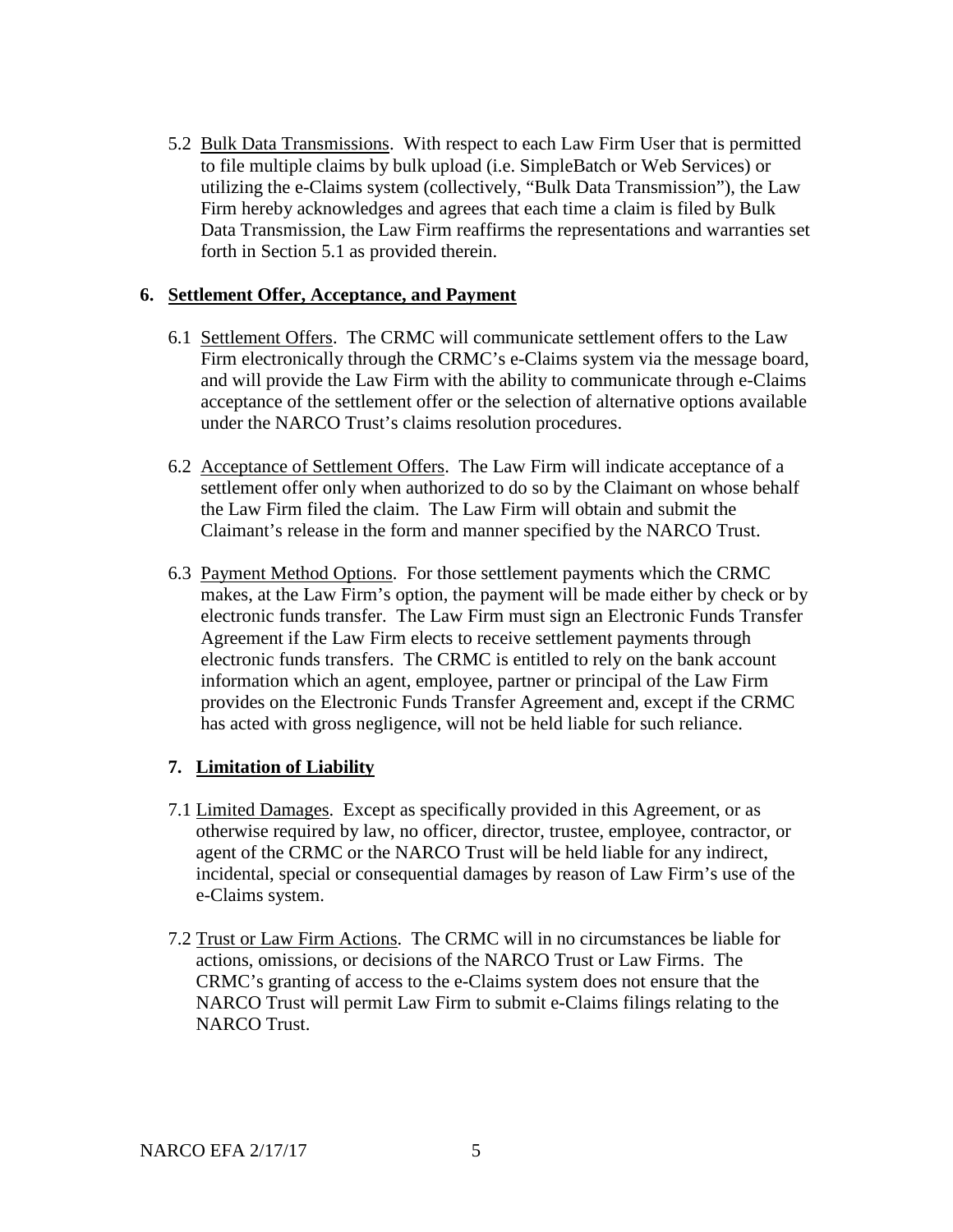#### **8. Miscellaneous**

- 8.1 No Assignment. Neither Party may assign or otherwise transfer in any way any of its rights and obligations arising out of this Agreement without the prior written consent of the other party.
- 8.2 Termination. Either Party may terminate this Agreement upon written notice to the other Party. Upon effective date of termination of this Agreement, the CRMC will cease providing the Law Firm with access to its e-Claims system, and the Law Firm will cease making e-Claims filings.
- 8.3 Disputes. Any dispute between the Parties relating to the appropriate categorization or settlement value of a NARCO Trust claim submitted by the Law Firm to the CRMC will be resolved as provided in the TDP.
- 8.4 Force Majeure. Neither party will be liable for any failure or delay in its performance under this Agreement due to any cause beyond its reasonable control, including acts of God, embargo, riot, sabotage, labor shortage or dispute, governmental act, or failure of Internet service, provided that the delaying party: (a) gives the other party prompt notice of such cause, and (b) uses reasonable efforts to correct promptly such failure or delay in performance.
- 8.5 Applicable Law. This Agreement shall be interpreted, construed and enforced according to the laws of the State of Delaware.
- 8.6 Binding Effect. Each of the undersigned persons represents and warrants that they are duly authorized to sign this Agreement on behalf of the Party they represent, and that they have the full power and authority to bind such Party to each and every provision of this Agreement. The person executing this Agreement on behalf of the Law Firm further represents and warrants that such person is a licensed, practicing attorney who is a partner or principal in the Law Firm with full power and authority to bind the Law Firm to each and every provision of this Agreement. This Agreement shall be binding upon and inure to the benefit of the Parties and their successors and assigns. A signature on a copy of this Agreement transmitted by facsimile machine or other electronic means will have the force of an original signature.
- 8.7 Severability. If any term or provision of this Agreement should be declared invalid or unenforceable by a court of competent jurisdiction or by operation of law, the remaining terms and provisions of this Agreement shall remain in full force and effect.
- 8.8 Entire Agreement and Waiver. This Agreement constitutes the entire agreement and understanding between and among the Parties concerning the matters set forth herein. This Agreement may not be amended or modified except by another written instrument signed by the Parties. Any failure of either party to exercise or